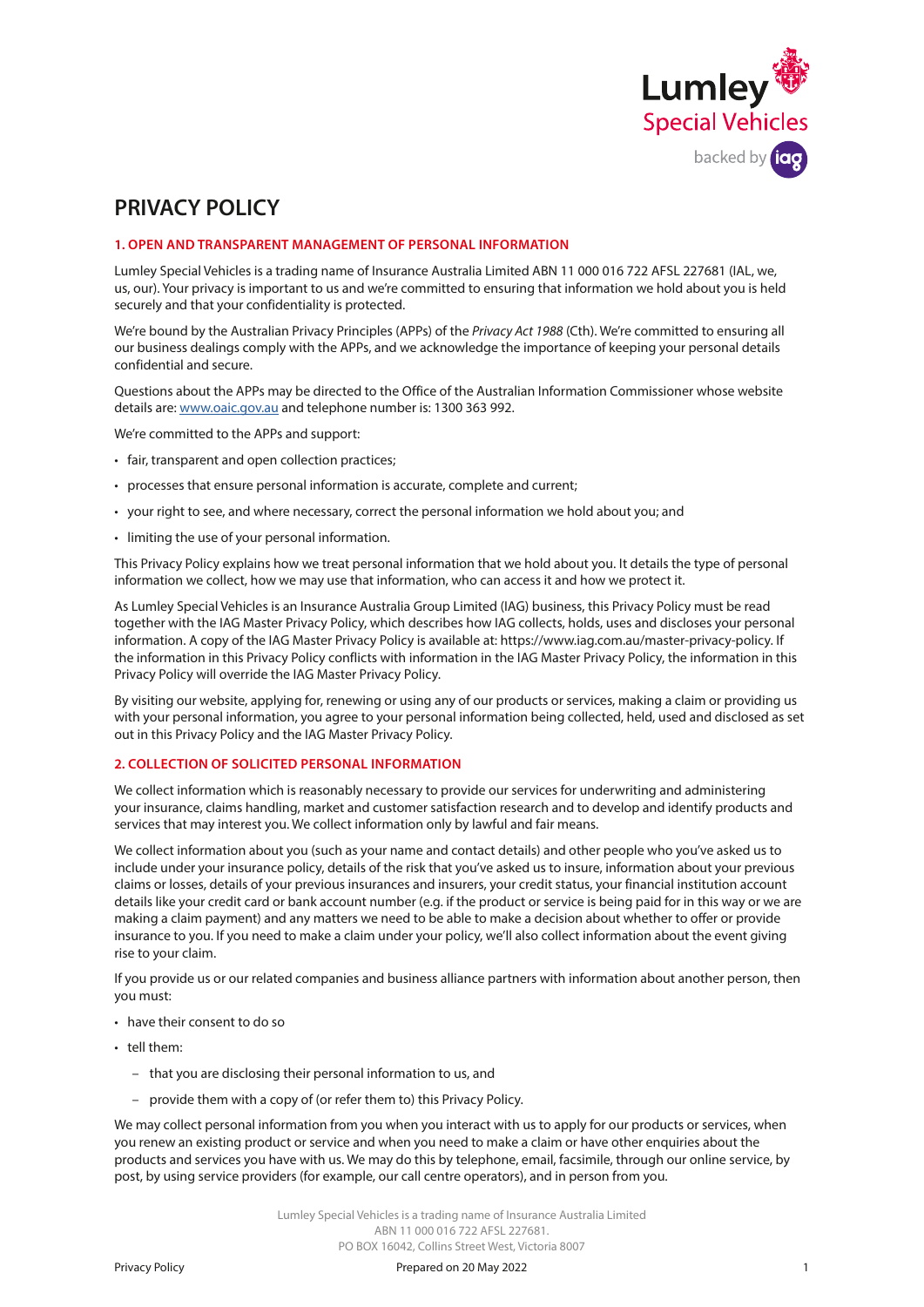

We may also collect personal information from a third party if it's unreasonable or impractical for us to collect it from you. This may include other insurers, related entities, your credit institution about any loan you have in relation to the risk we've insured, another party involved in a claim, investigators, family members, anyone you have authorised to deal with us on your behalf, and/or our legal advisers.

You should be particularly aware that we may consider it necessary to arrange for investigators to collect personal information about you in relation to a service or product we have provided to you. The investigators collect this information on our behalf and they may share it with us. They are also bound by this privacy policy and the *Privacy Act 1988* (Cth) when they perform these services on our behalf. At the time we collect your information, or as soon as practical after, we'll notify you or make sure you're aware of our identity, contact details, the purposes for which we collected the information, the consequences of not providing your personal information to us, how you can access and correct the information, and whether we'll disclose your personal information to our service providers who are based overseas and the countries in which they're located.

Occasionally we may be required or authorised to collect personal information because of an Australian law or an order of a Court/Tribunal. If we are collecting personal information for this purpose we will tell you. Regardless of how we collect your personal information, we'll be fair and open and we won't make any unreasonably intrusive enquiries.

# **3. USE AND DISCLOSURE OF SOLICITED PERSONAL INFORMATION**

We may disclose your personal information to companies in the Insurance Australia Group (IAG), our agents, local and overseas service providers, other insurers, reinsurers, mailing houses and document service providers, financial institutions, auditors, insurance and claim reference agencies, recovery agents, credit agencies, lawyers, accountants, loss assessor and adjusters, financial or investigative service providers, internal dispute resolution officers and dispute resolution providers such as the Australian Financial Complaints Authority (AFCA).

We use and disclose your personal information for the purposes of providing insurance, administering your insurance policy, claims handling and dispute resolution. We may also use your personal information to improve our products and services.

In addition, we may disclose personal information if we're required to or we're permitted by law such as anti-money laundering, sanctions and anti-slavery requirements.

We won't use or disclose your personal information for other purposes unless you've given us your consent. There are circumstances where we may use or disclose your personal information for purposes other than those mentioned above. We'll only do this if you'd reasonably expect us to and the other purpose is related to the purposes we've described above. In addition, we may disclose personal information if we're required to or we're permitted by law.

# **Marketing**

We also collect your information so that we and our related companies and business alliance partners can offer you services and products that we believe may be of interest to you. You can always opt out of receiving such communications by contacting us.

## **4. DEALING WITH UNSOLICITED PERSONAL INFORMATION**

If we receive personal information even though we didn't ask for it, then within a reasonable period after we've received it we'll decide if it's information we could have lawfully collected by asking you for it. If we decide we couldn't have asked you for the information, we'll destroy or de-identify it if it's lawful and reasonable to do so.

## **5. DISCLOSURE TO OVERSEAS RECIPIENTS**

Some of the organisations we use to assist us in providing you with our products and services are located overseas. If we share your personal information with an organisation that's located outside of Australia, we'll ensure it's handled in accordance with this Privacy Policy and the *Privacy Act 1988* (Cth).

We may disclose your personal information to organisations located in countries such as the United States of America, South Africa, the United Kingdom, the Philippines, Fiji, India, Germany, Singapore, the Netherlands, Malaysia and New Zealand. The location of our overseas service providers may vary from time to time. Our online Privacy Policy is regularly updated with any changes and you can access it at www[.lsvcarinsurance.com.au](http://www.lsvcarinsurance.com.au)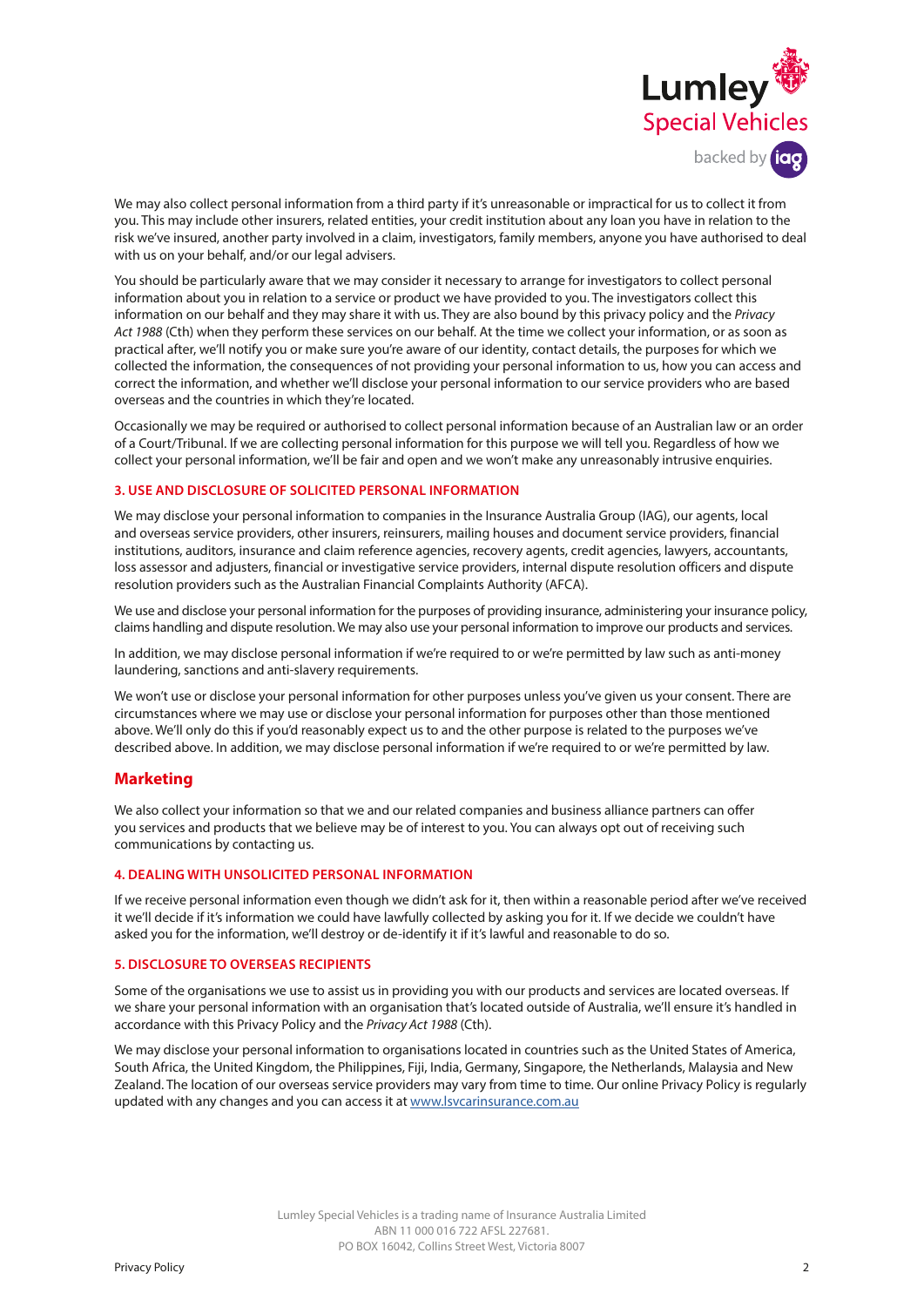

#### **6. DATA QUALITY AND SECURITY**

We'll take such steps as are reasonable in the circumstances to ensure the personal information we collect is accurate, up to date, complete and protected from unauthorised access, misuse, modification, interference or loss.

Your information is stored only in secured premises and on protected electronic databases. The databases are password and access-level protected. Access to personal information is only available to those of our staff who need it to carry on one of our functions or activities.

#### **7. ACCESS AND CORRECTION**

You can ask us for access to your personal information by contacting us on the details below. If you ask us to, we'll correct your personal information if it's inaccurate, incomplete or out of date. We'll respond to a request to access or correct your personal information within a reasonable time.

If you've asked for access to your information, we'll try to provide this to you in the manner you've requested. This is unless we're entitled to refuse to provide access.

If we correct your personal information, we'll confirm this with you. And if we decline your access request or don't amend your personal information, we'll provide you with our reasons together with details about how you can access our internal dispute resolution process.

#### **8. IDENTIFIERS**

We use our own identifiers and not those assigned by the government. This is unless we're required to do so, or the APPs or another law permit us to do so.

### **9. ANONYMITY AND PSEUDONYMITY**

You have the option of not identifying yourself or using a pseudonym if it's possible for us to deal with you on this basis. But if you want to purchase a product or service from us, it generally won't be possible for you to deal with us anonymously or under a pseudonym. This is because your identity is one of the key factors we take into account to decide whether to offer you an insurance policy. Your identity is also important when we assess the terms on which we're willing to offer you insurance, and at what premium. Further, under the *Insurance Contacts Act 1984* (Cth) you have duty of disclosure and your identity is a material factor to disclose.

#### **10. COMPLAINTS**

We will always do our best to provide you the highest level of service but if you are not happy or have a complaint or dispute, here is what you can do.

If you experience a problem or have a complaint regarding our handling of your personal information, let us know so we can help.

Call us on 133 578 or go to our website for more information on how to contact us: www.[lsvcarinsurance.com.au](http://www.lsvcarinsurance.com.au)

If we are not able to resolve your complaint when you contact us or if you would prefer not to contact the people who initially handled your complaint, the next step of our complaint and dispute resolution process is to contact our Customer Relations team using the contact details below:

**Free Call:** 1800 045 517 **Email:** [Customer.Relations@iag.com.au](mailto:Customer.Relations%40iag.com.au?subject=)

Customer Relations will contact you if they require additional information or have reached a decision relating to your complaint. Customer Relations will advise you of the progress of your complaint and the time frame for a decision in relation to your complaint.

We expect our procedures will address your complaint in a fair and prompt manner.

If you are unhappy with the decision made by Customer Relations, the next step is that you may wish to seek an external review of the decision by raising your complaint with the Australian Financial Complaints Authority (**AFCA**).

You have a right in certain circumstances to have your privacy complaint determined by AFCA. AFCA can determine a complaint about privacy where the complaint forms part of a wider dispute between you and us or when the privacy complaint relates to or arises from the collection of a debt.